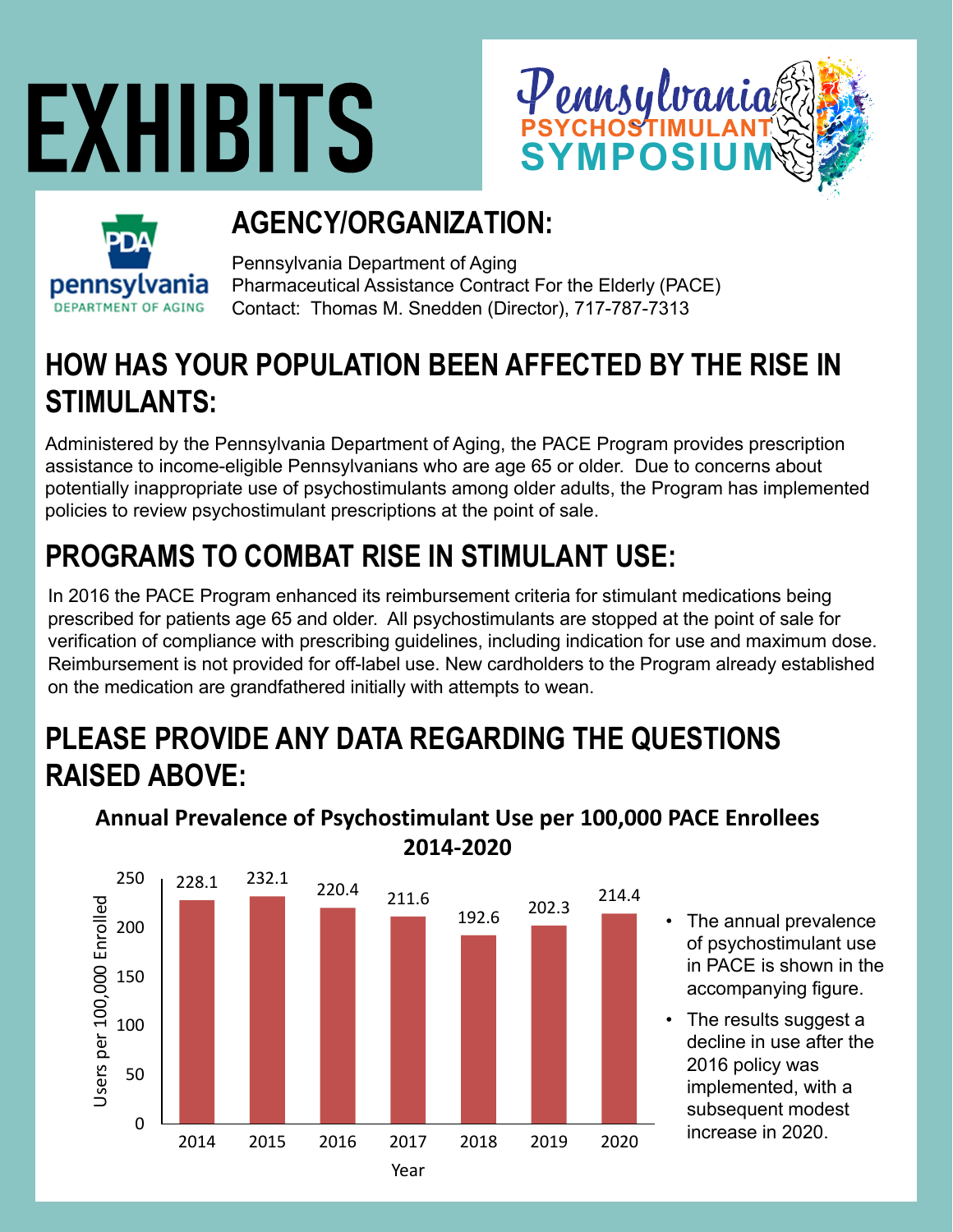**Number of Approved Stimulant Claims in PACE/PACENET, 2011‐2020 By HIC3 Class and Year**



Note: Data include paid, original claims by date of service.